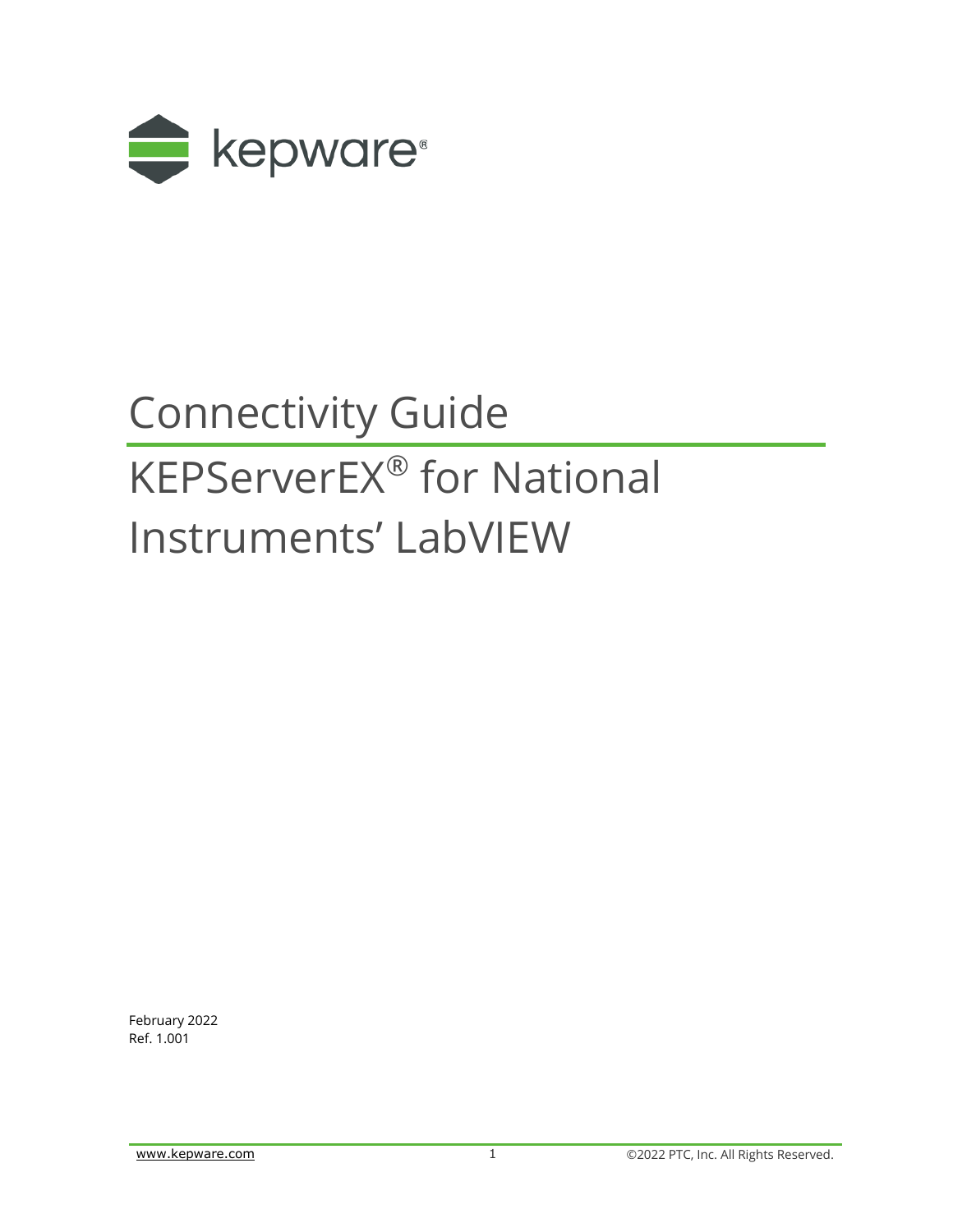### **Table of Contents**

| 4. |  |  |
|----|--|--|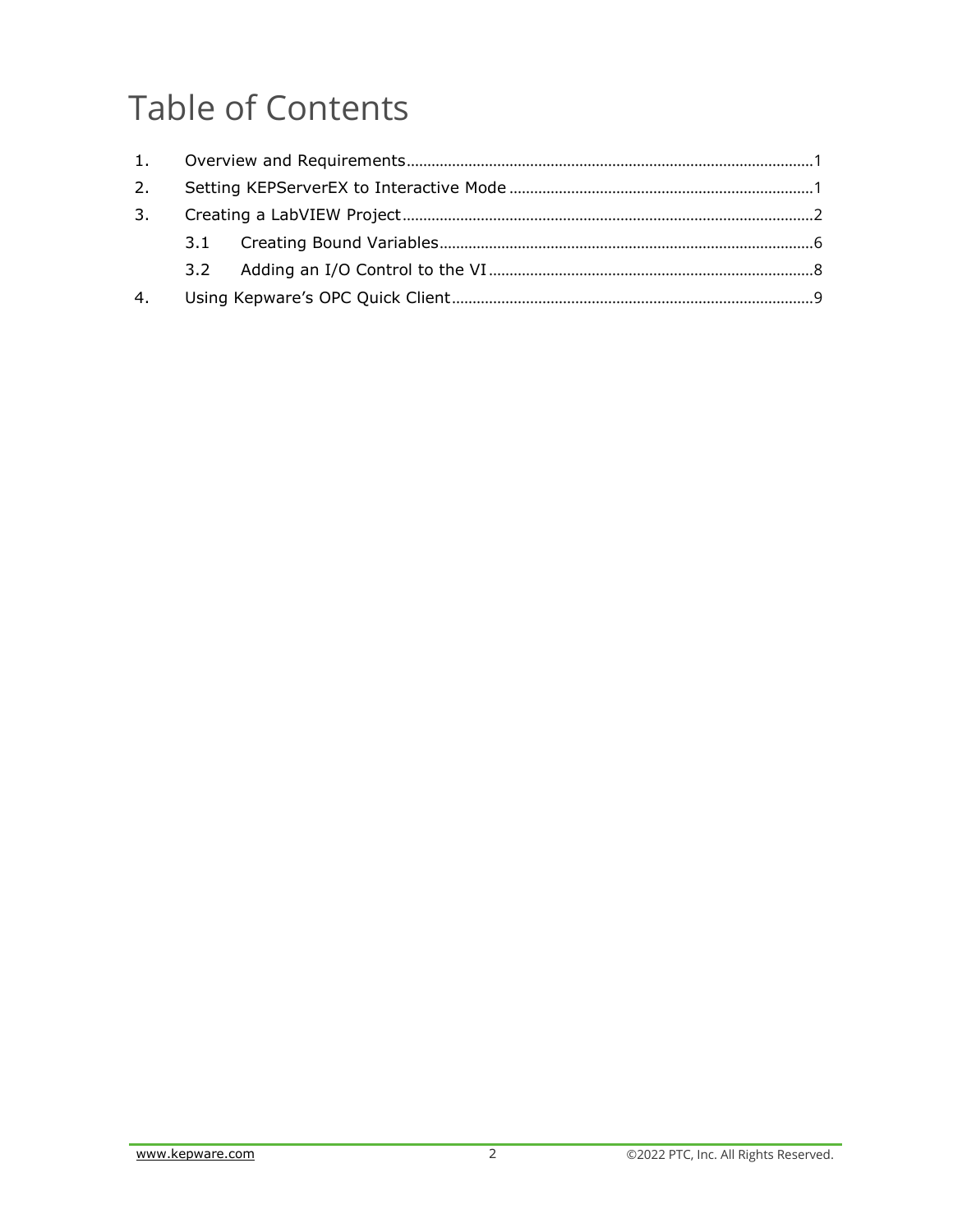#### <span id="page-2-0"></span>**1. Overview and Requirements**

This guide intends to demonstrate how to establish a connection between the KEPServerEX OPC server and a LabVIEW project. Users must complete the following before continuing with this tutorial:

- Configure a server project. Users may either select the appropriate driver and settings or run the **Simulation Driver Demo** that is included with KEPServerEX. The Simulation Driver Demo project is used for all examples in this tutorial.
- Start KEPServerEX and load the Simulation Driver demo project. Once the server project has been loaded, open the Runtime menu on the main menu bar and verify that the server project is connected.
- **Note**: LabVIEW version 8.6.1 is used in this tutorial. Its installation must include the alis -Datalogging and Supervisory Control (DSC) module to connect with an OPC server.

#### <span id="page-2-1"></span>**2. Setting KEPServerEX to Interactive Mode**

Before the LabVIEW project is created, the OPC server Runtime must be started. National Instruments also recommends that the OPC server be placed in Interactive Mode. For more information, refer to the instructions below.

- 1. Right-click on the Administrative icon located in the System Tray.
- 2. Select **Settings**.

| Configuration                                                        |         |
|----------------------------------------------------------------------|---------|
| <b>Start Runtime Process</b><br>Stop Runtime Process<br>Reinitialize |         |
| Reset Event Log                                                      |         |
| User Manager                                                         |         |
| Settings                                                             |         |
| OPC UA Configuration                                                 |         |
| Quick Client<br>License Utility                                      |         |
| Help<br>Support Information                                          |         |
| Exit                                                                 | 2:18 PM |

- 3. Open the **Runtime Process** tab.
- 4. Beneath **Process Mode**, change the **Selected Mode** to **Interactive**.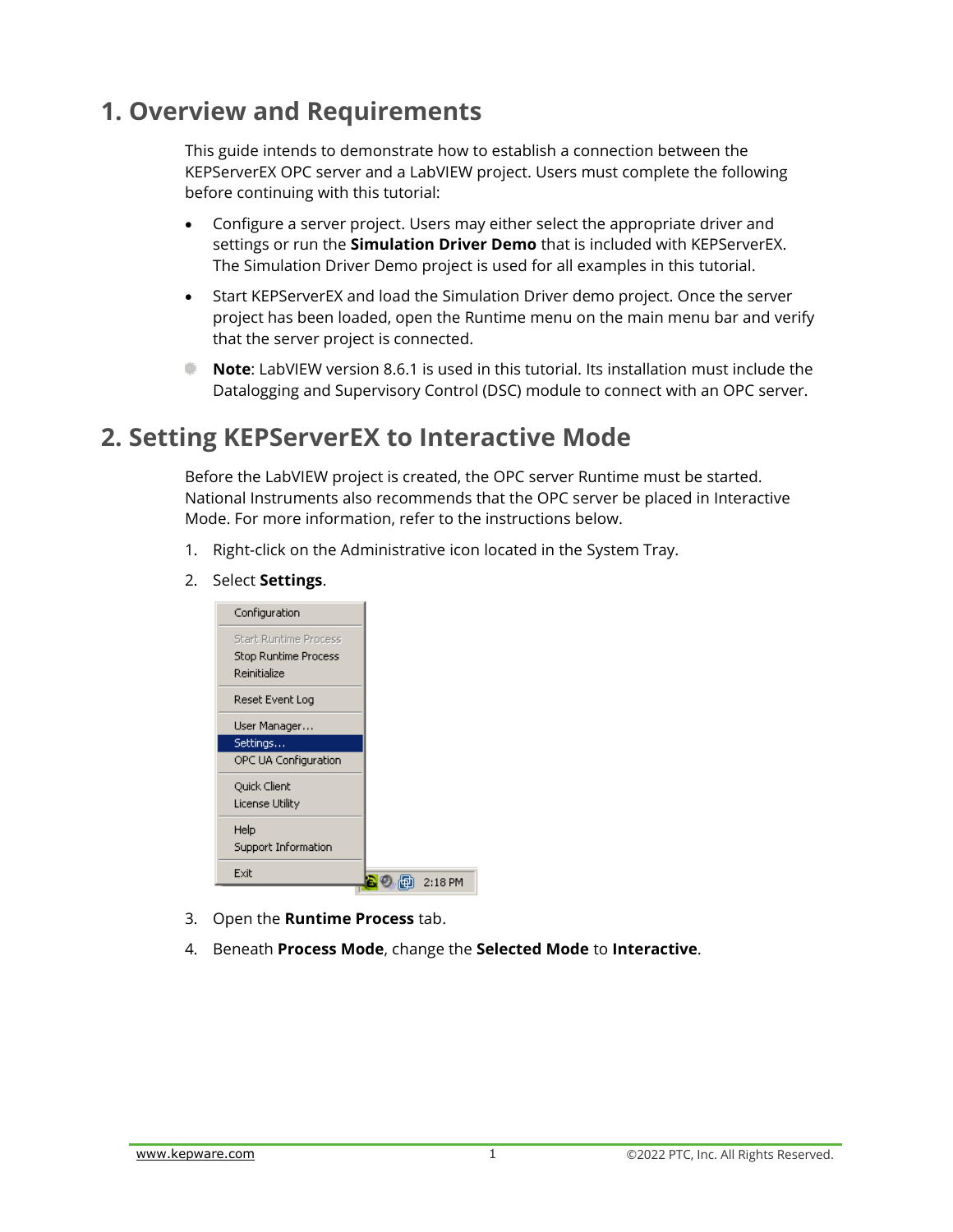| <b>KEPServerEX Settings</b>                                                                                                                                                                                                                                                                 |                                             | $\vert x \vert$                                  |  |  |  |  |  |
|---------------------------------------------------------------------------------------------------------------------------------------------------------------------------------------------------------------------------------------------------------------------------------------------|---------------------------------------------|--------------------------------------------------|--|--|--|--|--|
| Runtime Options<br>Administration                                                                                                                                                                                                                                                           | Event Log<br>Configuration                  | <b>Host Resolution</b><br><b>Runtime Process</b> |  |  |  |  |  |
| Process Mode<br>The server runtime can operate as a system service or run interactively in a specific user<br>session. Changing this setting will cause the server to restart.<br>Selected mode:<br>Interactive                                                                             |                                             |                                                  |  |  |  |  |  |
| Processor Affinity<br>Process Priority<br>If this PC has more than one CPU you may limit<br>Check the following box to run the<br>execution to one or more specific CPUs from<br>server process with the high<br>the list below.<br>priority classification.<br>Single CPU<br>High priority |                                             |                                                  |  |  |  |  |  |
|                                                                                                                                                                                                                                                                                             | OK<br>Cancel<br><b>Help</b><br><b>Apply</b> |                                                  |  |  |  |  |  |

- 5. Click **OK** to apply the changes.
	- **Note**: KEPServerEX's Runtime must be running during the configuration of the ŵ. LabVIEW project. Users should also ensure that the Simulation Driver Demo project has been loaded into KEPServerEX.

#### <span id="page-3-0"></span>**3. Creating a LabVIEW Project**

1. To start, open LabVIEW by clicking **Start** | **Programs** | **National Instruments LabVIEW8.6**. Then, click **Launch LabVIEW**.



2. In **Getting Started**, select **Empty Project**.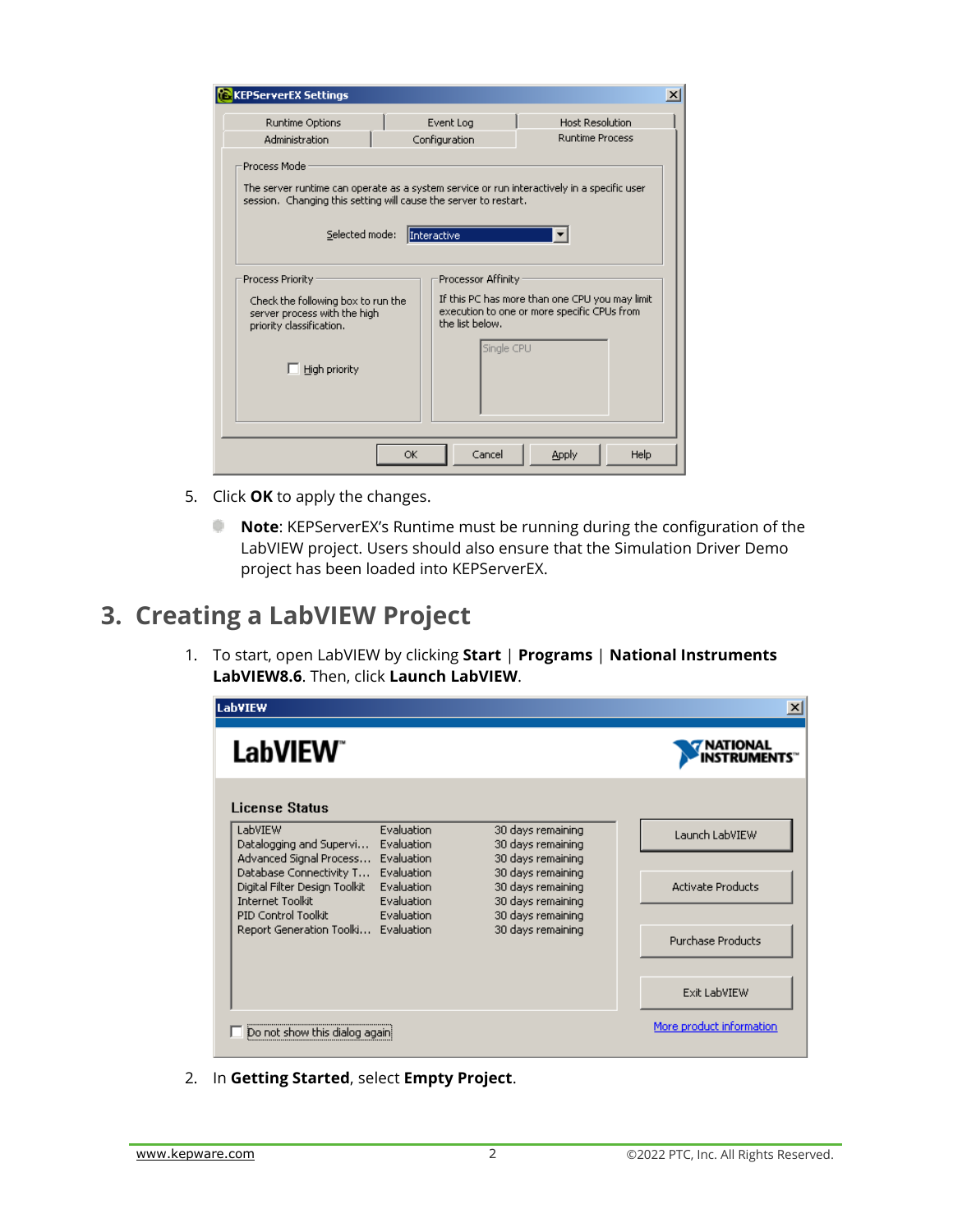

3. In the **Project Explorer**, right-click on **My Computer** and select **New** | **I/O Server**.

| File Edit View Project Operate Tools Window Help |                                  |                    |
|--------------------------------------------------|----------------------------------|--------------------|
| hou x ska f                                      |                                  |                    |
| Items<br><b>Files</b>                            |                                  |                    |
| Project: Untitled Project 1                      |                                  |                    |
| My Computer.<br>白                                | New.                             | VI                 |
| Depen<br>- 77<br>Build S                         |                                  | Virtual Folder     |
|                                                  | Add                              |                    |
|                                                  | Arrange by $\blacktriangleright$ | Control<br>Library |
|                                                  | Expand All                       | Variable           |
|                                                  | Collapse All                     | 1/O Server         |
|                                                  | Help                             | Class.             |
|                                                  | Properties                       | <b>XControl</b>    |
|                                                  |                                  | New                |
|                                                  |                                  |                    |

- 4. In **Create New I/O Server**, select **OPC Client**.
- 5. Click **Continue**.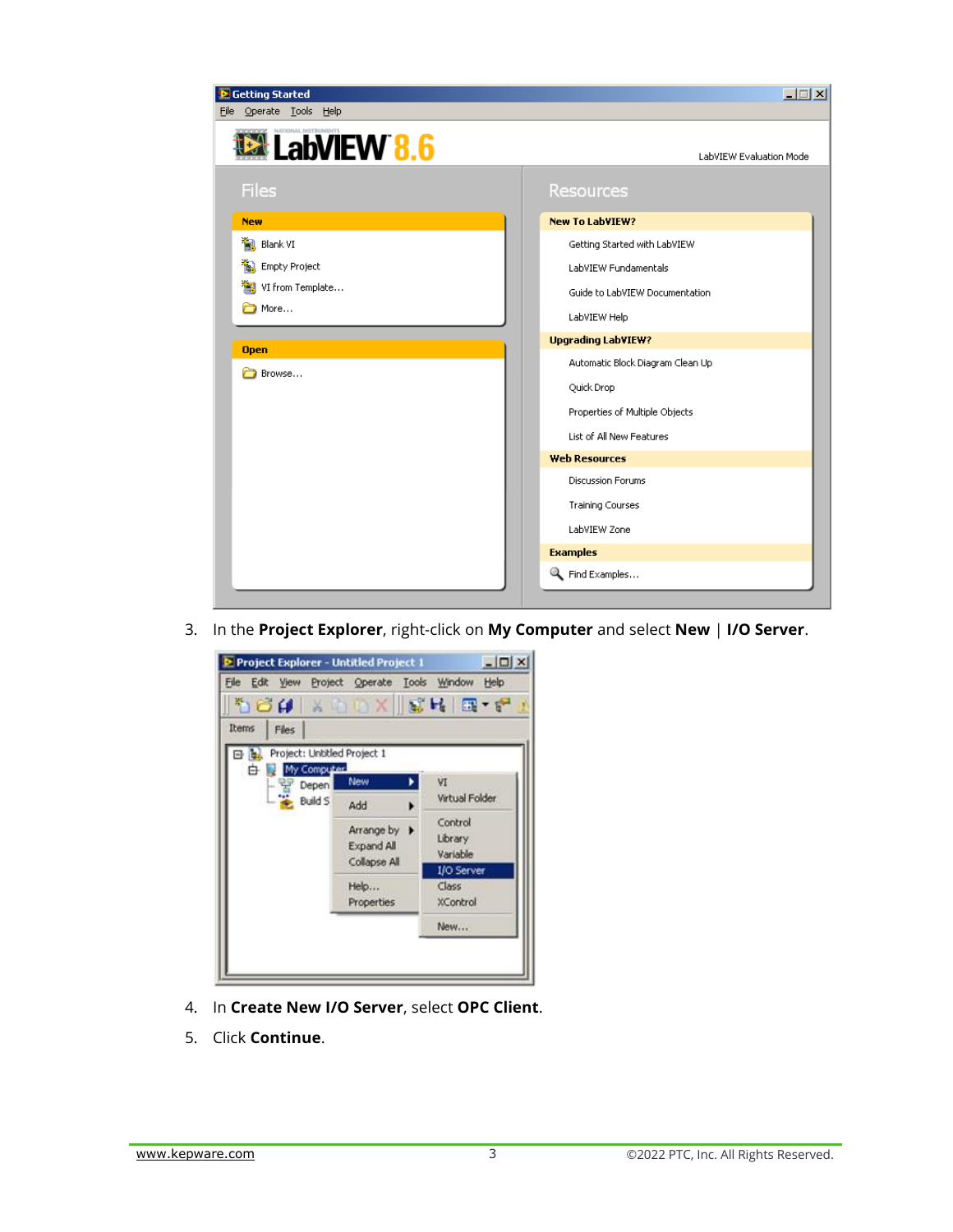| Create New I/O Server                                                                                                                                   |      |  |  |  |  |
|---------------------------------------------------------------------------------------------------------------------------------------------------------|------|--|--|--|--|
| I/O Server Type                                                                                                                                         |      |  |  |  |  |
| Alarm Printer<br>Custom VI - On Input Change<br>Custom VI - Periodic<br>Data Set Marking<br><b>EPICS Client</b><br>Modbus<br>Modbus Slave<br>OPC Client |      |  |  |  |  |
| Description                                                                                                                                             |      |  |  |  |  |
| Communicate with OPC (OLE for Process<br>Control) Servers.                                                                                              |      |  |  |  |  |
| Continue<br>Cancel                                                                                                                                      | Help |  |  |  |  |

- 6. In **Configure OPC Client I/O Server**, open the **Settings** tab. For the "localhost," select **Kepware.KEPServerEX.V5** from beneath **Registered OPC Servers**.
- 7. In **Update Rate**, set the value to 250 ms.

| Configure OPC Client I/O Server                                                                       | $\vert x \vert$         |
|-------------------------------------------------------------------------------------------------------|-------------------------|
| Settings<br>Advanced Diagnostics                                                                      |                         |
| Machine<br><b>Browse</b><br>▼                                                                         | Update rate (ms)<br>250 |
| Machine                                                                                               | Deadband (%)            |
| localhost<br>Browse                                                                                   | I٥                      |
| Registered OPC servers                                                                                | Reconnect poll rate (s) |
| National Instruments.NIOPCServers<br>National Instruments.Variable Engine.1<br>Kepware.KEPServerEX.V5 | 120                     |
| Prog ID                                                                                               |                         |
| Kepware.KEPServerEX.V5                                                                                |                         |
| ОК                                                                                                    | Cancel<br>Help          |

- 8. Upon completion, click **OK.**
- 9. In the Project Explorer, click **File** | **Save All**.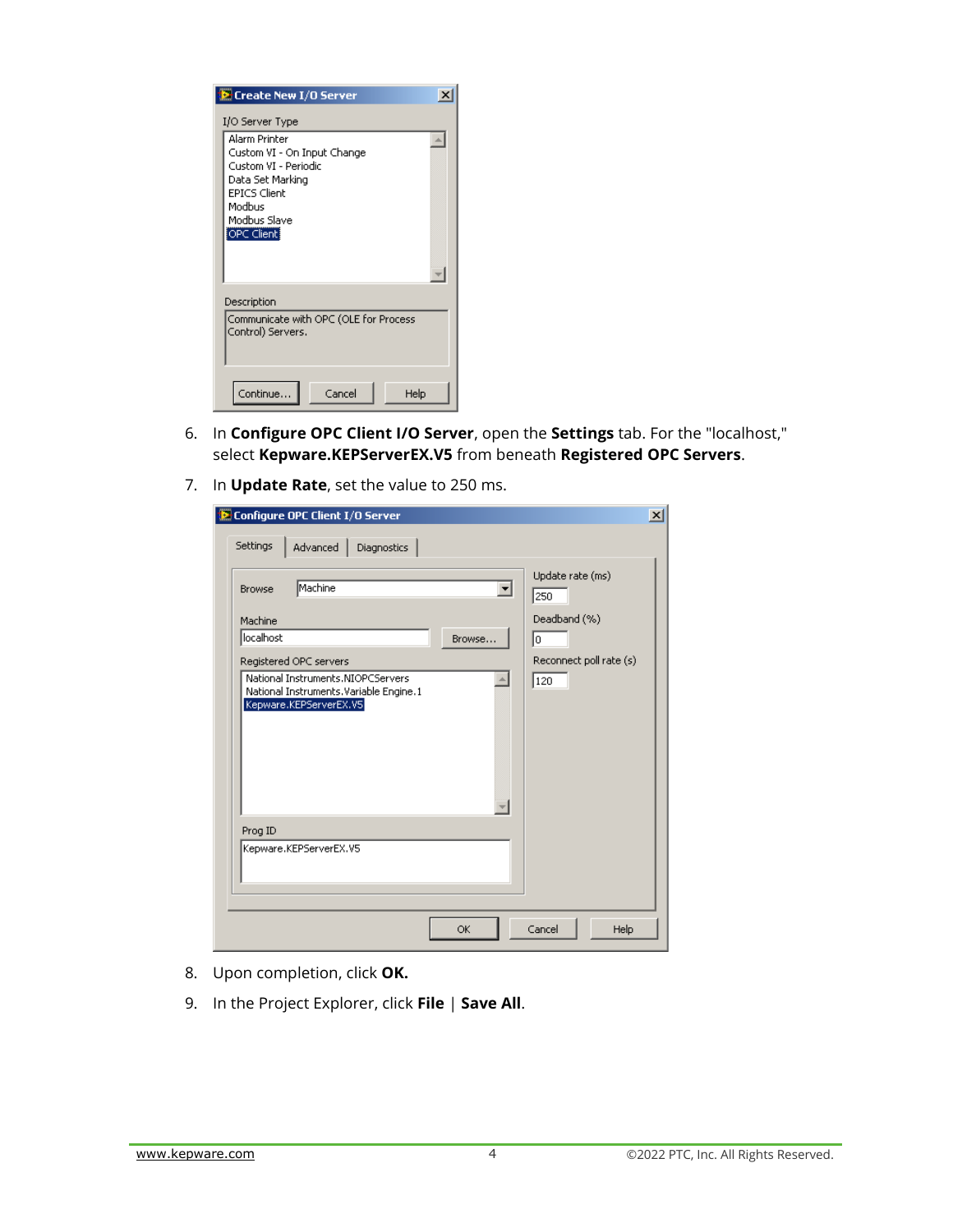|                                                      | Project Explorer - Untitled Project 1 * | $ \Box$        |
|------------------------------------------------------|-----------------------------------------|----------------|
| Edit<br>File                                         | View Project Operate Tools              | Window<br>Help |
| New VI                                               | Ctrl+N                                  | ⊞ ▼ ਿੱ         |
| New                                                  |                                         |                |
| Open                                                 | Ctrl+O                                  |                |
| Close<br>Close All                                   | Ctrl+W                                  |                |
|                                                      |                                         |                |
| Save                                                 | Ctrl+S                                  |                |
| Save As                                              |                                         |                |
| Save All                                             | Ctrl+Shift+S                            |                |
| Save All (this Project)<br>Save for Previous Version |                                         |                |
| Revert                                               |                                         |                |
|                                                      |                                         |                |
| New Project                                          |                                         |                |
| Open Project                                         |                                         |                |
| Save Project                                         |                                         |                |
| Close Project                                        |                                         |                |
| Page Setup                                           |                                         |                |
| Print                                                |                                         |                |
| Print Window                                         | Ctrl+P                                  |                |
| <b>VI Properties</b>                                 | $Ctr +I$                                |                |
| Recent Projects                                      |                                         | Þ              |
| Recent Files                                         |                                         | Þ              |
|                                                      |                                         |                |

10. In **File Name**, enter "Demo OPC Server" and click **OK**.

| Name the Project (Untitled Project 1)                            |                                                    |                     |    |         |        |
|------------------------------------------------------------------|----------------------------------------------------|---------------------|----|---------|--------|
| Save in:                                                         | My Documents                                       |                     | ▾╎ | ⊙ ♪ プ 田 |        |
| My Recent<br>Documents<br>Desktop<br>My Documents<br>My Computer | Kepware<br>LabVIEW Data<br>My Music<br>My Pictures |                     |    |         |        |
| My Network                                                       | File name:                                         | Demo OPC Server     |    |         | 0K     |
| <b>Places</b>                                                    | Save as type:                                      | Projects (".lvproj) |    |         | Cancel |

- **Note:** The **Name the Library (Untitled Library 1)** dialog is invoked.
- 11. In **File Name**, enter "Simulator Driver."
- 12. Click **OK**.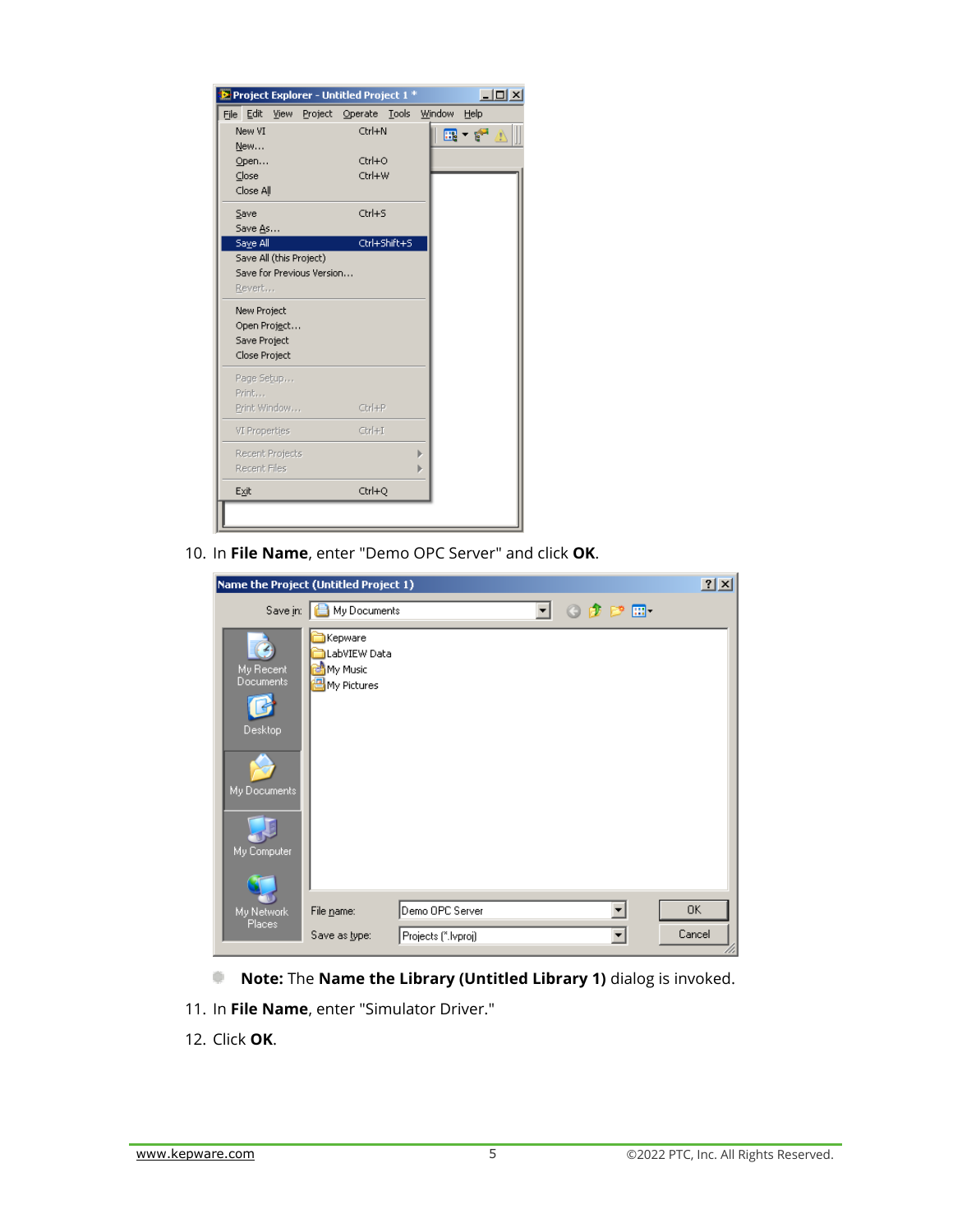|                                                                  | Name the Library (Untitled Library 1)              |                                                                                              | 2x |
|------------------------------------------------------------------|----------------------------------------------------|----------------------------------------------------------------------------------------------|----|
| Save in:                                                         | My Documents                                       | $0$ $0$ $0$ $0$ $m$<br>▾╎                                                                    |    |
| My Recent<br>Documents<br>Desktop<br>My Documents<br>My Computer | Kepware<br>LabVIEW Data<br>My Music<br>My Pictures |                                                                                              |    |
| My Network<br>Places                                             | File name:<br>Save as type:                        | ┯╎<br>Simulator Driver<br>0K<br>Cancel<br>LV Libraries (*.Ivlib)<br>$\overline{\phantom{a}}$ |    |
|                                                                  |                                                    | New LLB                                                                                      |    |

- <span id="page-7-0"></span>3.1 Creating Bound Variables
	- 1. In the Project Explorer, right-click on **Simulator Driver.lvlib** and select **Create Bound Variables**.

| Project Explorer - Demo OPC Server.lyproj                      | $-101 \times$                                    |
|----------------------------------------------------------------|--------------------------------------------------|
|                                                                | File Edit View Project Operate Tools Window Help |
| ำฮั๊# * ฺำ©                                                    | ※Ⅲ記号 I国 - f™                                     |
| <b>Items</b><br>Files                                          |                                                  |
|                                                                |                                                  |
| <b>b.</b> Project: Demo OPC Server hyproj<br>My Computer<br>B. |                                                  |
| Simulator Driver.bdb.<br>卧                                     |                                                  |
| Dependen                                                       | New                                              |
| <b>Build Speci</b>                                             | Open                                             |
|                                                                | Explore                                          |
|                                                                | Show in Files View<br>$C$ trl $+E$               |
|                                                                | Add                                              |
|                                                                | Find Project Items                               |
|                                                                | Save                                             |
|                                                                | Find                                             |
|                                                                | Show Error Window                                |
|                                                                | Deploy                                           |
|                                                                | Deploy All                                       |
|                                                                | Undeploy                                         |
|                                                                | J Autodeploy Variables                           |
|                                                                | Multiple Variable Editor                         |
|                                                                | Create Variables                                 |
|                                                                | Create Bound Variables<br>Export Variables       |
|                                                                | Import Variables                                 |
|                                                                |                                                  |
|                                                                | Remove from Project<br>F <sub>2</sub><br>Rename  |
|                                                                | Properties                                       |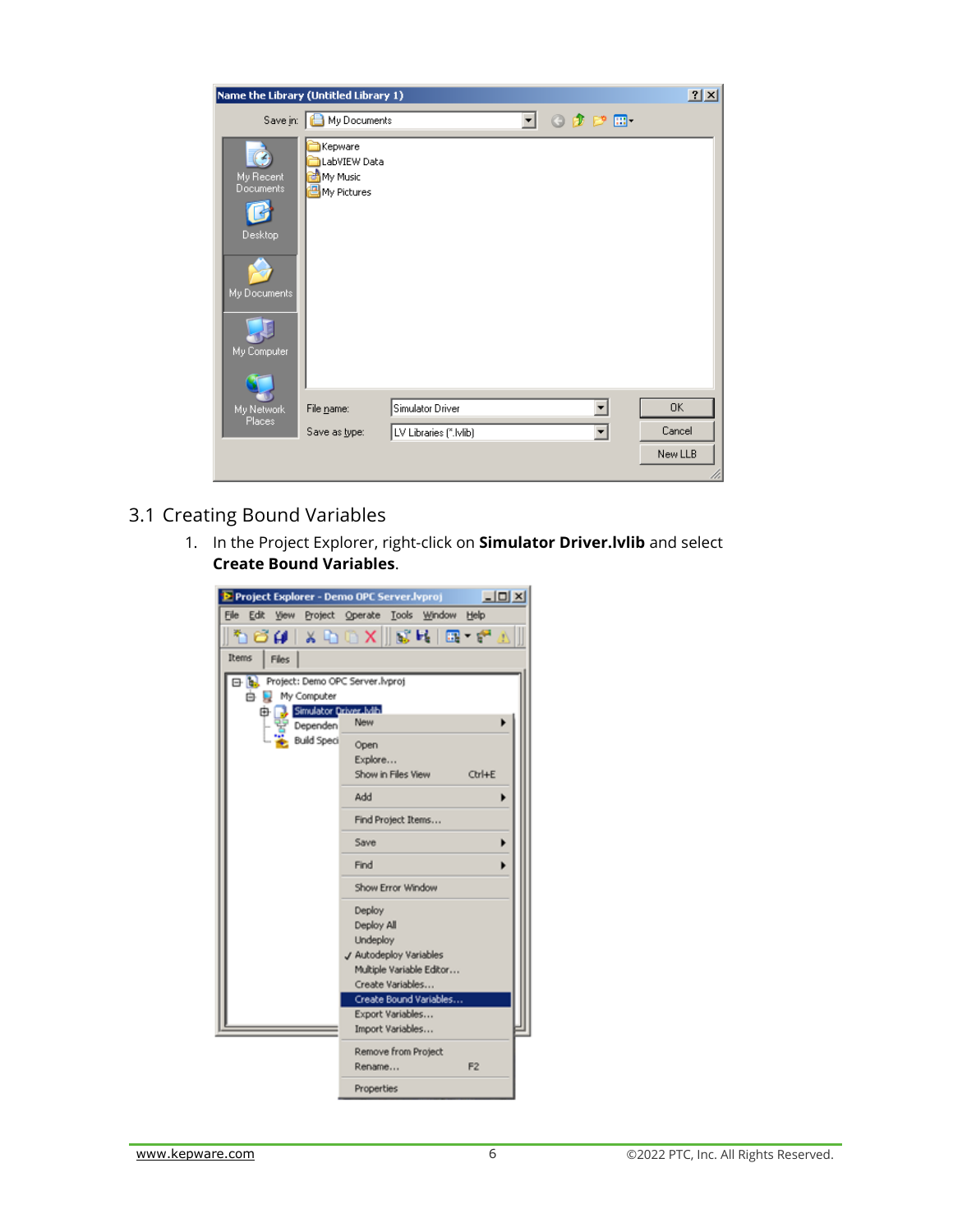- 2. In **Create Bound Variables**, expand the project tree beneath **Project Items** until all the folders beneath **OPC1** are visible.
- 3. Open **Simulation Examples** and **Functions**.
- 4. Select the tag "Ramp3" and click **Add>>**.
- 5. Select the tag "Ramp4" and click **Add>>**.
	- ¢. **Note:** Both "Ramp3" and "Ramp4" should be visible beneath **Added Variables**.

| Project Items                                                                                                                                                                                                                                                                                                           |                                                                                                                                                 | Added variables      |
|-------------------------------------------------------------------------------------------------------------------------------------------------------------------------------------------------------------------------------------------------------------------------------------------------------------------------|-------------------------------------------------------------------------------------------------------------------------------------------------|----------------------|
| $\mathbf{B}_{\mathbf{L}}$ opci<br>由合 _AdvancedTags<br>由合 _Alarms&Events<br>由一 _DataLogger<br>由合 _OracleConnector<br>由一 _System<br>由一 Channel1<br>由合 Data Type Examples<br>由一 NI OPC Client Status<br>白合 Simulation Examples<br>由一 _System<br>白e Functions<br>由一 _System<br>Ramp1<br><br>Ramp2<br><br>⊱…… Ramp3<br>Ramp4 | $Add$ $>>$<br>Add range >><br>$\Box$ Custom-base name<br>Variable<br>Copy properties from<br>$\mathbb{A}$<br>$\overline{\phantom{a}}$<br>Browse | Ramp3<br>Ramp4       |
| D andom1                                                                                                                                                                                                                                                                                                                | $<<$ Remove                                                                                                                                     | $\blacktriangleleft$ |

- 6. Upon completion, click **OK**.
	- ÷ **Note:** The **Multiple Variable Editor** dialog is invoked. This dialog is used to configure tag-related options.
- 7. Leave the options at the default settings and click **Done**.

| $\Box$ D $\Box$<br>Multiple Variable Editor |                                        |       |                   |           |                       |                       |  |
|---------------------------------------------|----------------------------------------|-------|-------------------|-----------|-----------------------|-----------------------|--|
| C                                           | Q                                      |       |                   |           |                       |                       |  |
|                                             | Path                                   | Name  | Var Type          | Data Type | Network:<br>Buffering | Nett<br>Buffe         |  |
| Ramp3                                       | oj/My Computer/Simulator Driver.lvlib/ | Ramp3 | Network-Published | Int32     | on                    | 50                    |  |
| Ramp4                                       | oj/My Computer/Simulator Driver.lvlib/ | Ramp4 | Network-Published | Int32     | on.                   | 50                    |  |
|                                             |                                        |       |                   |           |                       |                       |  |
|                                             |                                        |       |                   |           |                       | $\blacktriangleright$ |  |
|                                             |                                        |       |                   | Done      | Help                  |                       |  |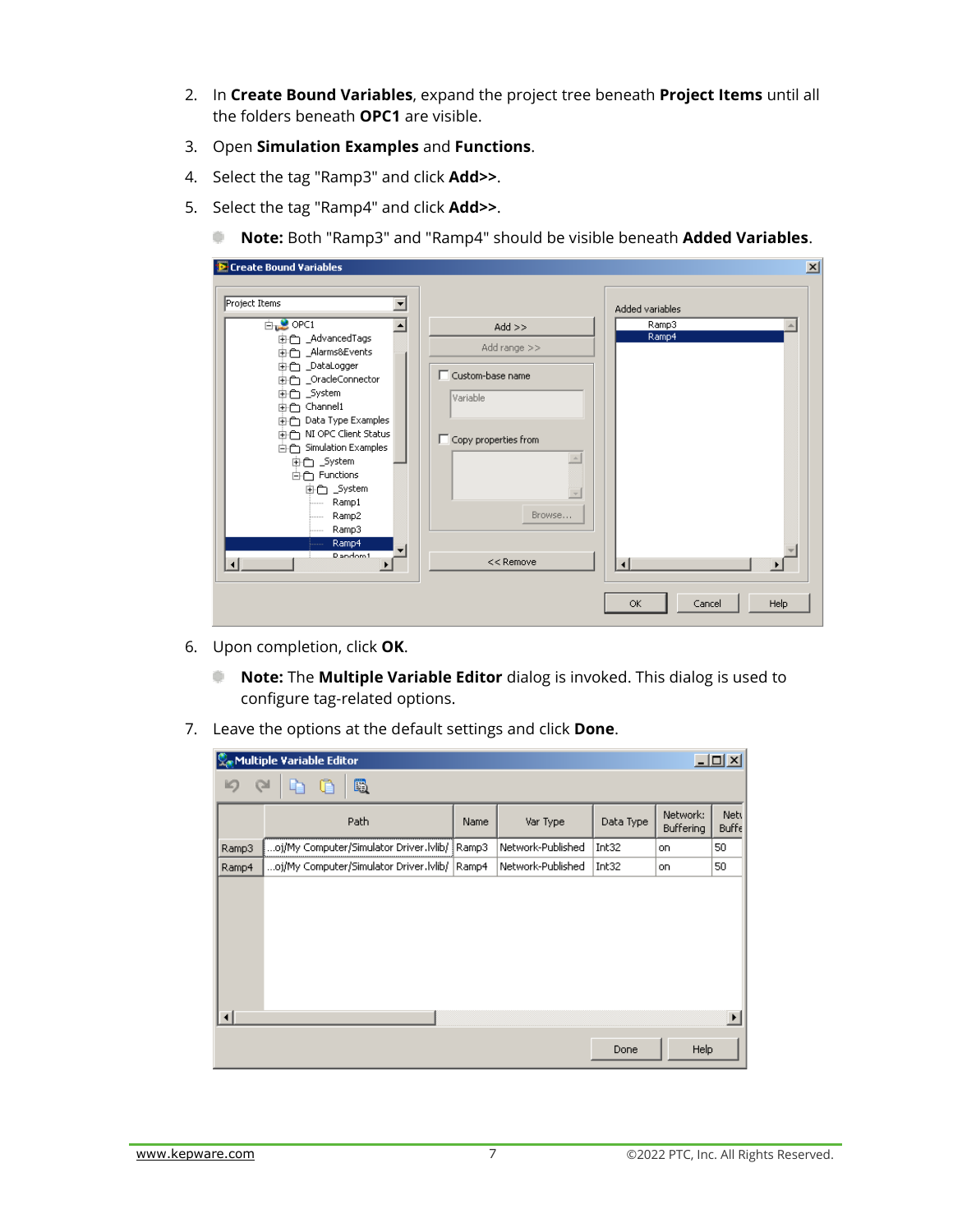**Note:** In the Project Explorer, the two variables "Ramp3" and "Ramp4" should be visible beneath the **Simulator Driver.lvlib** library.



- 8. Click **File** | **New VI**.
	- **Note:** Two new windows will be invoked. One is an untitled Front Panel. The other is the corresponding Block Diagram window. Together, these two windows comprise a Virtual Instrument (VI).

|                                                  |  |  | D Untitled 1 Front Panel on Demo OPC Server. lyproj/My Computer |  |  |  |  |  |            |  |                   |  |  |  |                                    | $\Box$ D $\times$ |
|--------------------------------------------------|--|--|-----------------------------------------------------------------|--|--|--|--|--|------------|--|-------------------|--|--|--|------------------------------------|-------------------|
| File Edit View Project Operate Tools Window Help |  |  |                                                                 |  |  |  |  |  |            |  |                   |  |  |  |                                    |                   |
|                                                  |  |  | $\left \Phi\right $ $\left \Phi\right $ 13pt Application Font   |  |  |  |  |  | ▎▌▌▚▖▏▒▖▏▏ |  |                   |  |  |  |                                    | q                 |
|                                                  |  |  |                                                                 |  |  |  |  |  |            |  |                   |  |  |  |                                    |                   |
|                                                  |  |  |                                                                 |  |  |  |  |  |            |  |                   |  |  |  |                                    |                   |
|                                                  |  |  |                                                                 |  |  |  |  |  |            |  |                   |  |  |  |                                    |                   |
|                                                  |  |  |                                                                 |  |  |  |  |  |            |  |                   |  |  |  |                                    |                   |
|                                                  |  |  |                                                                 |  |  |  |  |  |            |  |                   |  |  |  |                                    |                   |
|                                                  |  |  |                                                                 |  |  |  |  |  |            |  |                   |  |  |  |                                    |                   |
|                                                  |  |  |                                                                 |  |  |  |  |  |            |  |                   |  |  |  |                                    |                   |
|                                                  |  |  |                                                                 |  |  |  |  |  |            |  |                   |  |  |  |                                    |                   |
|                                                  |  |  |                                                                 |  |  |  |  |  |            |  |                   |  |  |  |                                    |                   |
|                                                  |  |  |                                                                 |  |  |  |  |  |            |  |                   |  |  |  |                                    |                   |
|                                                  |  |  |                                                                 |  |  |  |  |  |            |  | <b>TARTIONAL</b>  |  |  |  |                                    |                   |
|                                                  |  |  |                                                                 |  |  |  |  |  |            |  | <b>NSTRUMENTS</b> |  |  |  |                                    |                   |
|                                                  |  |  |                                                                 |  |  |  |  |  |            |  |                   |  |  |  |                                    |                   |
|                                                  |  |  |                                                                 |  |  |  |  |  |            |  |                   |  |  |  | <b>LabVIEW Evaluation Software</b> |                   |

#### <span id="page-9-0"></span>3.2 Adding an I/O Control to the VI

- 1. From the Project Explorer, drag "Ramp3" to the **Untitled 1 Front Panel**. Place an I/O control for "Ramp4" on the front panel in the same fashion.
- 2. In the front panel's main menu, click **Run Continuously**. Changing data should be visible in both I/O controls.